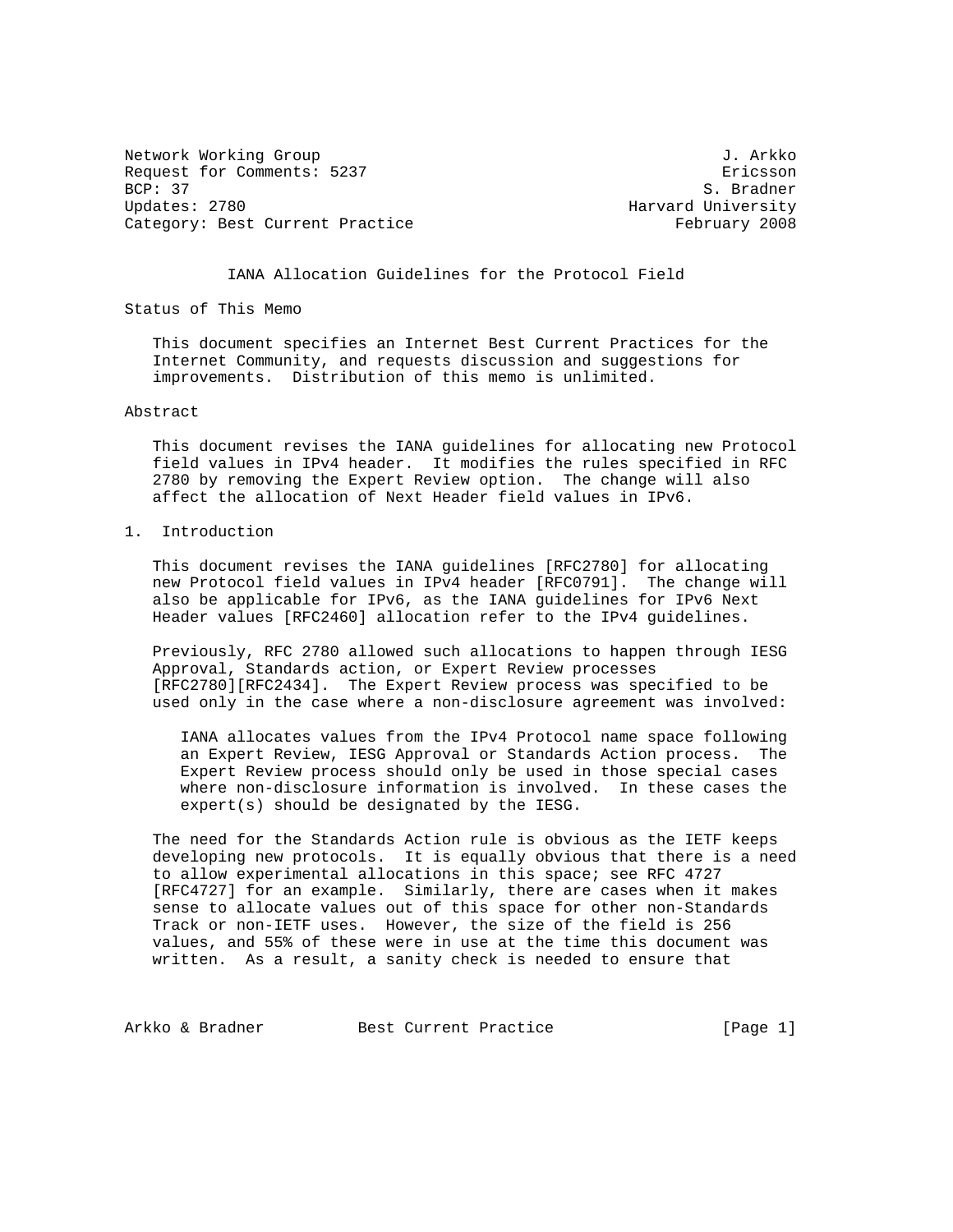allocations are not made needlessly. RFC 2780 specifies the IESG Approval rule to take care of these sanity checks for the non- Standards Track cases. The judgment call can take into account the existence of a stable protocol specification, constituency that wants to use it, need to avoid duplicated allocations for the same purpose, whether protocol number allocation is the right solution for this problem as opposed to, say, a TCP port, and so on.

 However, we now believe that the non-disclosure agreement option is not appropriate for allocations in this space. Traditionally, non disclosure agreements have been used by the IANA when a company was developing a proprietary protocol and did not want to disclose new areas of research or future products. The protocol space is limited enough that we no longer believe that it is reasonable to use the resource for such proprietary protocols. Thus, we believe that allocations should only be made using the IESG Approval or Standards Action processes when there are public specifications that can be reviewed.

 As a result, this document revises the RFC 2780 rules by removing the option for Expert Review for the IPv4 Protocol and IPv6 Next Header fields. This document takes no position on the allocation of other parameters with non-disclosure agreements, as those parameters may require different policies.

2. IANA Considerations

 This document replaces the RFC 2780 Section 4.3 rule [RFC2780] with the following:

 IANA allocates values from the IPv4 Protocol name space following an IESG Approval or Standards Action process.

 This document also makes an implicit change to the rule for the IPv6 Next Header field in Section 5.3 of RFC 2780. That rule refers to the rule in Section 4.3 of the same RFC. From now on, this reference should be understood to refer to the rule revised here, i.e., without the Expert Review option.

3. Security Considerations

 This specification does not change the security properties of the affected protocols.

Arkko & Bradner Best Current Practice [Page 2]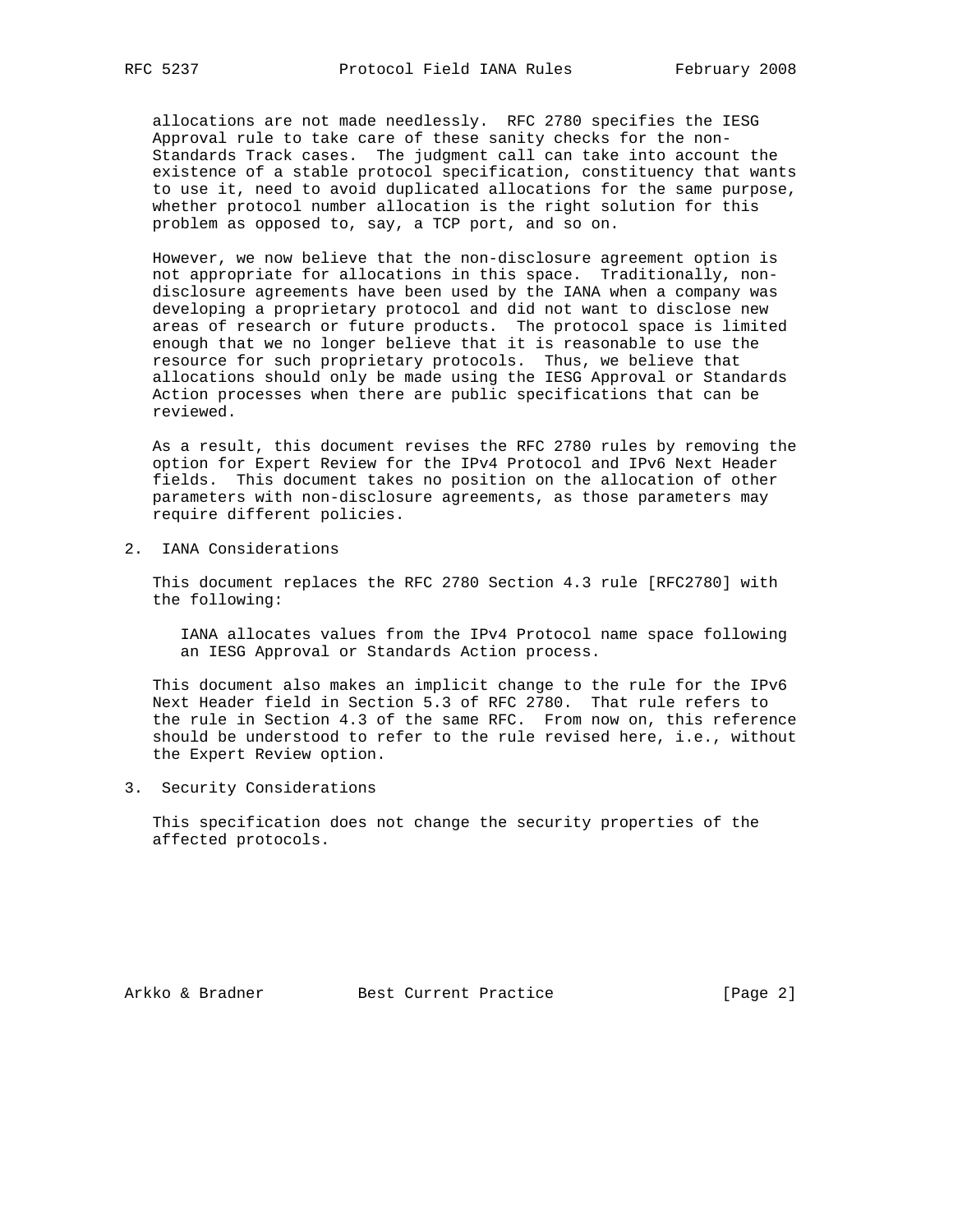4. Acknowledgments

 Issues with the original RFC 2780 rules were uncovered in discussions of the IETF-IANA team. The team also provided background information on the practical difficulties encountered with non-disclosure agreements. The authors would like to thank Thomas Narten, Bill Fenner, and Michelle Cotton in particular.

- 5. References
- 5.1. Normative References
	- [RFC0791] Postel, J., "Internet Protocol", STD 5, RFC 791, September 1981.
	- [RFC2434] Narten, T. and H. Alvestrand, "Guidelines for Writing an IANA Considerations Section in RFCs", BCP 26, RFC 2434, October 1998.
	- [RFC2460] Deering, S. and R. Hinden, "Internet Protocol, Version 6 (IPv6) Specification", RFC 2460, December 1998.
	- [RFC2780] Bradner, S. and V. Paxson, "IANA Allocation Guidelines For Values In the Internet Protocol and Related Headers", BCP 37, RFC 2780, March 2000.
- 5.2. Informative References
	- [RFC4727] Fenner, B., "Experimental Values In IPv4, IPv6, ICMPv4, ICMPv6, UDP, and TCP Headers", RFC 4727, November 2006.

Arkko & Bradner Best Current Practice [Page 3]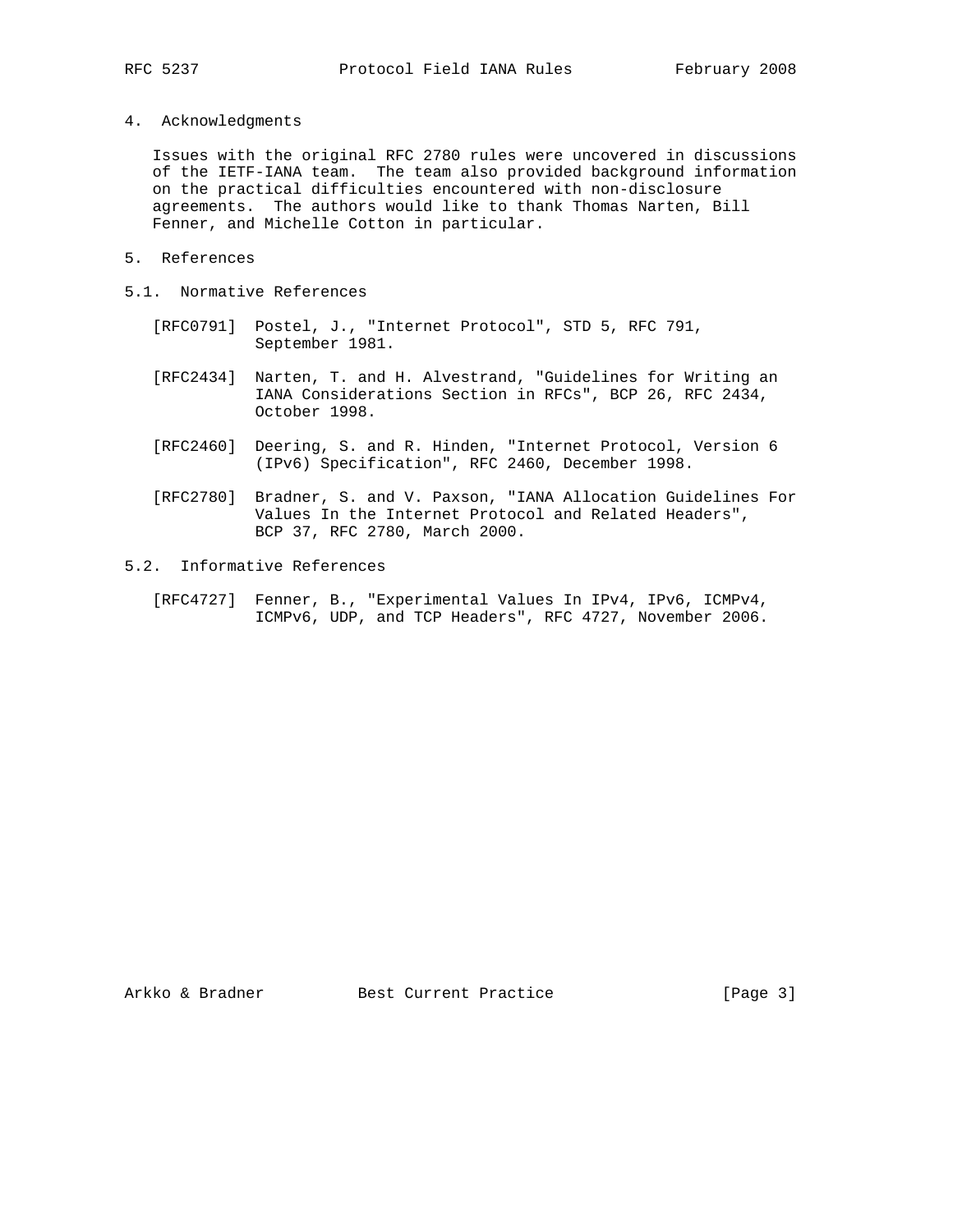Appendix A. Changes from RFC 2780

Section 4.3 from RFC 2780 has been changed from:

 IANA allocates values from the IPv4 Protocol name space following an Expert Review, IESG Approval or Standards Action process. The Expert Review process should only be used in those special cases where non-disclosure information is involved. In these cases the expert(s) should be designated by the IESG.

to:

 IANA allocates values from the IPv4 Protocol name space following an IESG Approval or Standards Action process.

 In addition, RFC 2780 Section 5.3 reference to IPv4 rules should be understood to refer to the rule revised here, i.e., without the Expert Review option.

Authors' Addresses

 Jari Arkko Ericsson Jorvas 02420 Finland

EMail: jari.arkko@piuha.net

 Scott Bradner Harvard University Cambridge, MA 02138 US

 Phone: +1 617 495 3864 EMail: sob@harvard.edu

Arkko & Bradner Best Current Practice [Page 4]